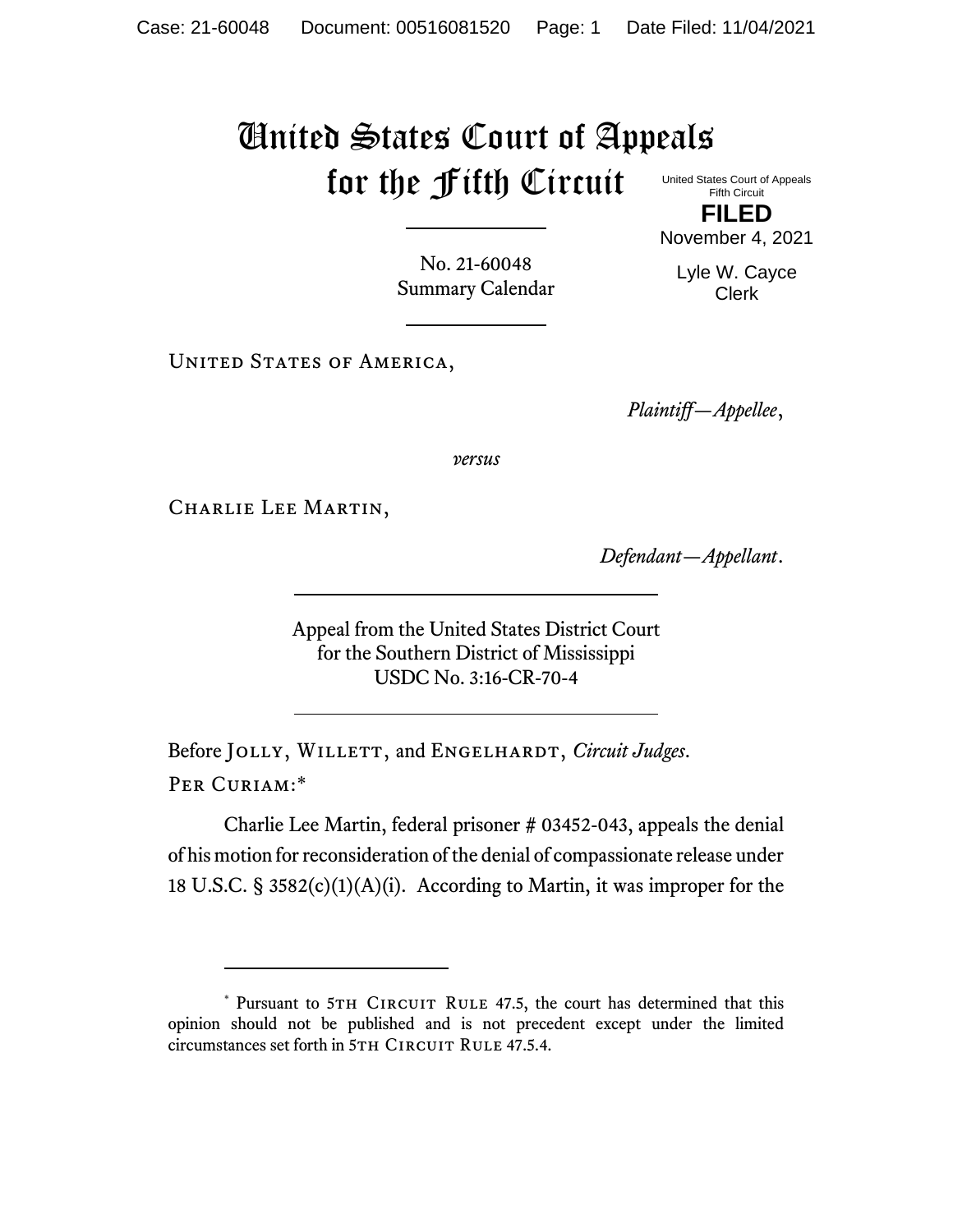## No. 21-60048

district court to consider U.S.S.G. § 1B1.13, p.s., because that policy statement was inapplicable to his motion for compassionate release.

The district court's decision to deny compassionate release is reviewed for abuse of discretion. *See United States v. Cooper*, 996 F.3d 283, 286 (5th Cir. 2021). Abuse-of-discretion review also generally applies to a district court's denial of a motion for reconsideration. *United States v. Rabhan*, 540 F.3d 344, 346-47 (5th Cir. 2008). "[A] court abuses its discretion if it bases its decision on an error of law or a clearly erroneous assessment of the evidence." *United States v. Chambliss*, 948 F.3d 691, 693 (5th Cir. 2020) (internal quotation marks and citation omitted); *accord Cooper*, 996 F.3d at 286.

District courts are not bound by § 1B1.13 or its commentary when considering § 3582(c)(1)(A) motions filed by prisoners. *United States v. Shkambi*, 993 F.3d 388, 392-93 (5th Cir. 2021). Although the district court considered § 1B1.13 in this case, the record shows that the court treated it only as guidance and not as binding. The consideration of § 1B1.13 merely as guidance was not error. *See United States v. Thompson*, 984 F.3d 431, 433 (5th Cir. 2021), *cert. denied*, 2021 WL 2044647 (U.S. May 24, 2021) (No. 20- 7832).

Martin also asserts that the district court erred by relying on information from the Bureau of Prisons (BOP) that was not credible regarding the extent of the COVID-19 outbreak at its facilities. A factual finding is not clearly erroneous if it is plausible in light of the record as a whole. *United States v. Barry*, 978 F.3d 214, 217 (5th Cir. 2020). The district court relied on information from the same BOP website cited by the Federal Public Defender and the Government in Martin's compassionate-release proceedings. Martin has not demonstrated clear error by the district court. *See Barry*, 978 F.3d at 217.